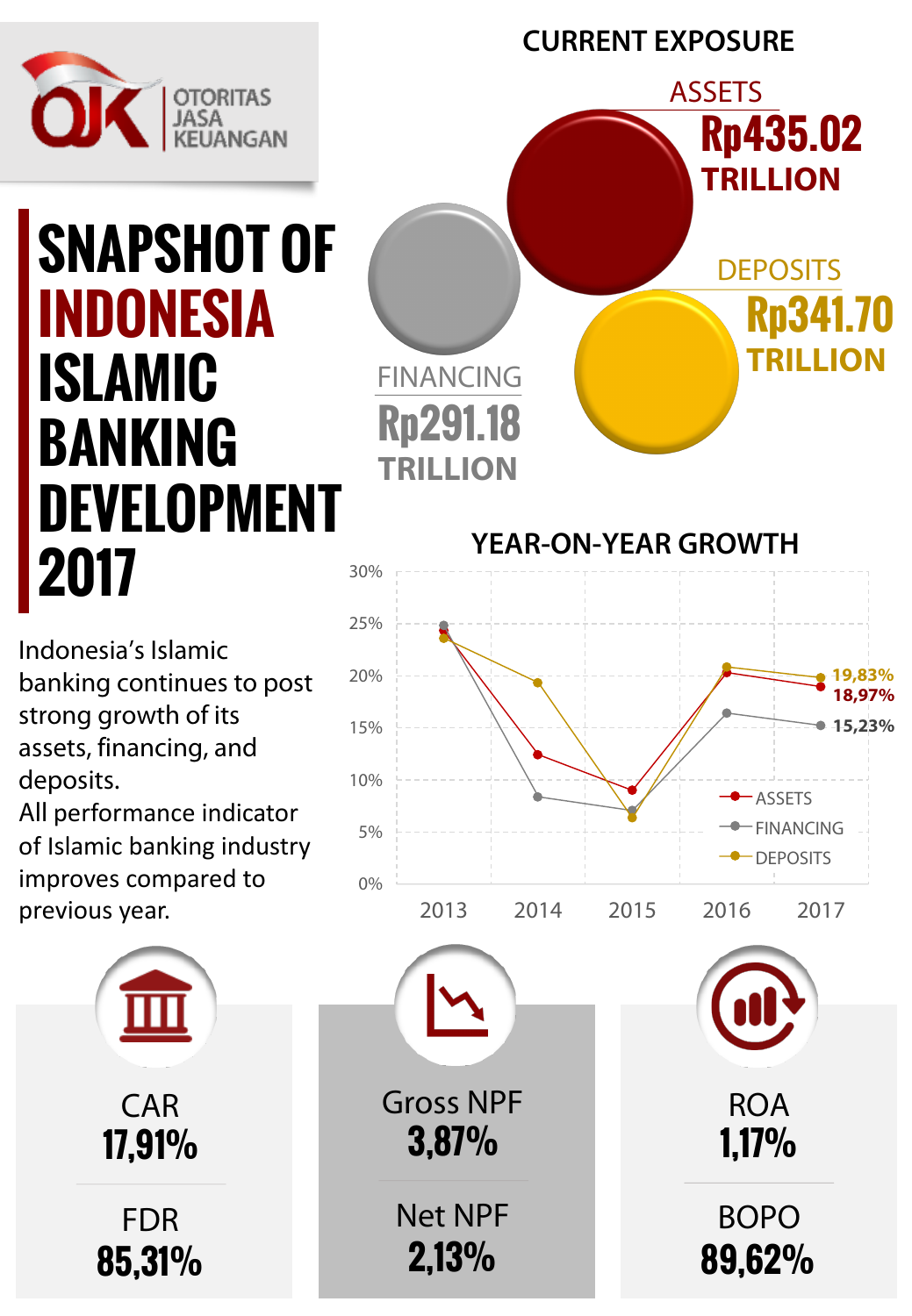

### **KEY INDICATORS**

| <b>ISLAMIC BANKING</b><br><b>INDUSTRY</b>           | NO. OF<br><b>INSTITU-</b><br><b>TIONS</b> | NO. OF<br><b>OFFICES</b> | <b>ASSETS</b><br>in trillion rupiah | <b>FINANCING</b><br>in trillion rupiah | <b>DEPOSITS</b><br>in trillion rupiah |
|-----------------------------------------------------|-------------------------------------------|--------------------------|-------------------------------------|----------------------------------------|---------------------------------------|
| <b>ISLAMIC</b><br><b>COMMERCIAL</b><br><b>BANKS</b> | 13                                        | 1,825                    | 288.02                              | 189.79                                 | 238.22                                |
| <b>ISLAMIC</b><br><b>BUSINESS UNITS</b>             | 21                                        | 344                      | 136.15                              | 95.91                                  | 96.49                                 |
| <b>ISLAMIC RURAL</b><br><b>BANKS</b>                | 167                                       | 441                      | 10.84                               | 7.76                                   | 6.99                                  |
| <b>TOTAL</b>                                        | 201                                       | 2,610                    | 435.02                              | 291.18                                 | 341.71                                |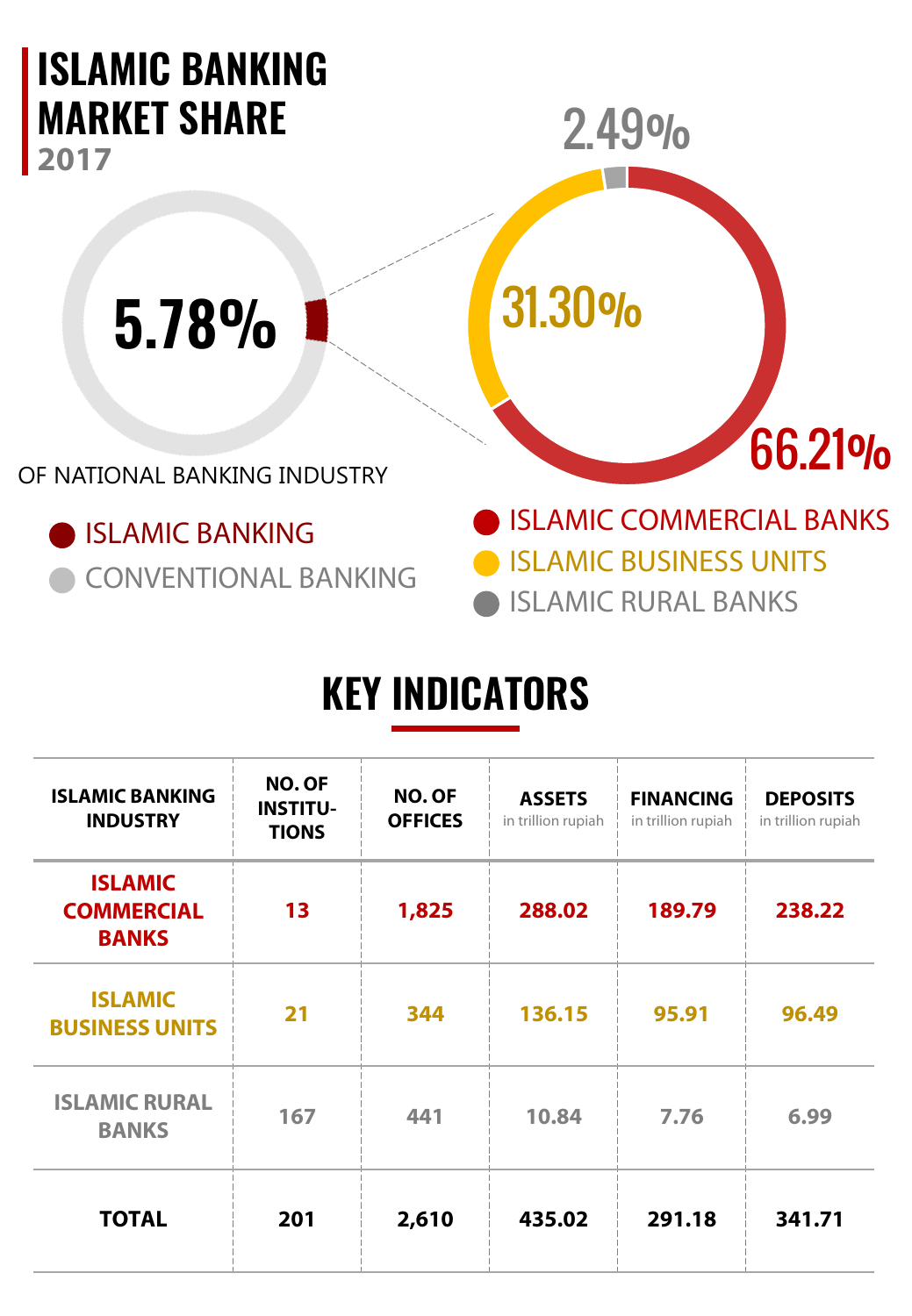

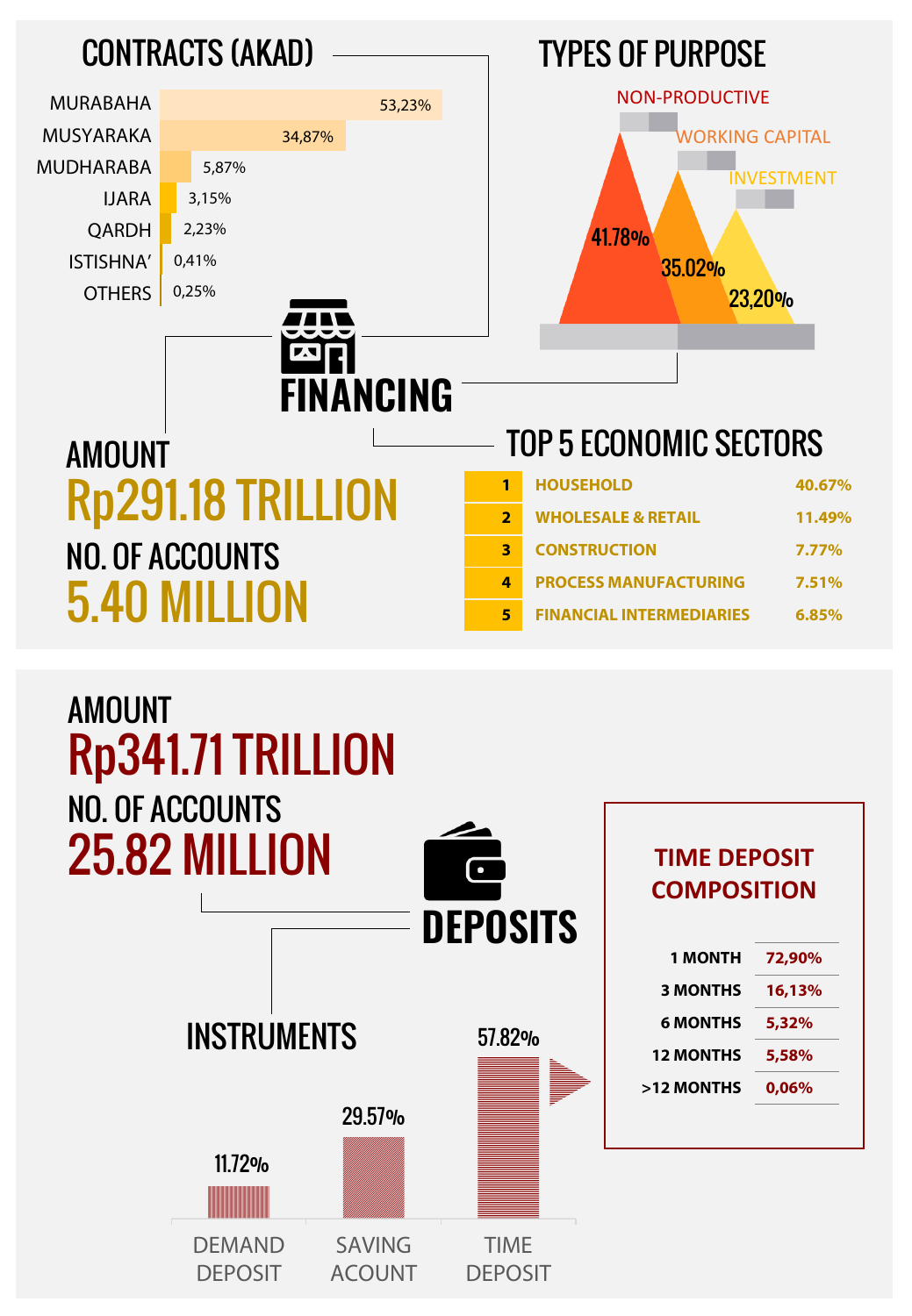

### TOP PROVINCE BASED ON CONTRIBUTION TO ISLAMIC BANKING ASSETS

| 1                       | <b>DKI JAKARTA</b>                       | 54.87% | $6\phantom{1}$ | <b>SUMATERA</b><br><b>UTARA</b>   | 2.61% |
|-------------------------|------------------------------------------|--------|----------------|-----------------------------------|-------|
| 2                       | <b>JAWA BARAT</b>                        | 9.33%  | 7              | <b>BANTEN</b>                     | 2.41% |
| $\overline{\mathbf{3}}$ | <b>JAWA TIMUR</b>                        | 6.34%  | 8              | <b>SUMATERA</b><br><b>SELATAN</b> | 1.42% |
| 4                       | <b>NANGROE ACEH</b><br><b>DARUSSALAM</b> | 5.11%  | 9              | <b>KALIMANTAN</b><br><b>TIMUR</b> | 1.36% |
| 5                       | <b>JAWA TENGAH</b>                       | 4.74%  | 10             | <b>SULAWESI</b><br><b>SELATAN</b> | 1.30% |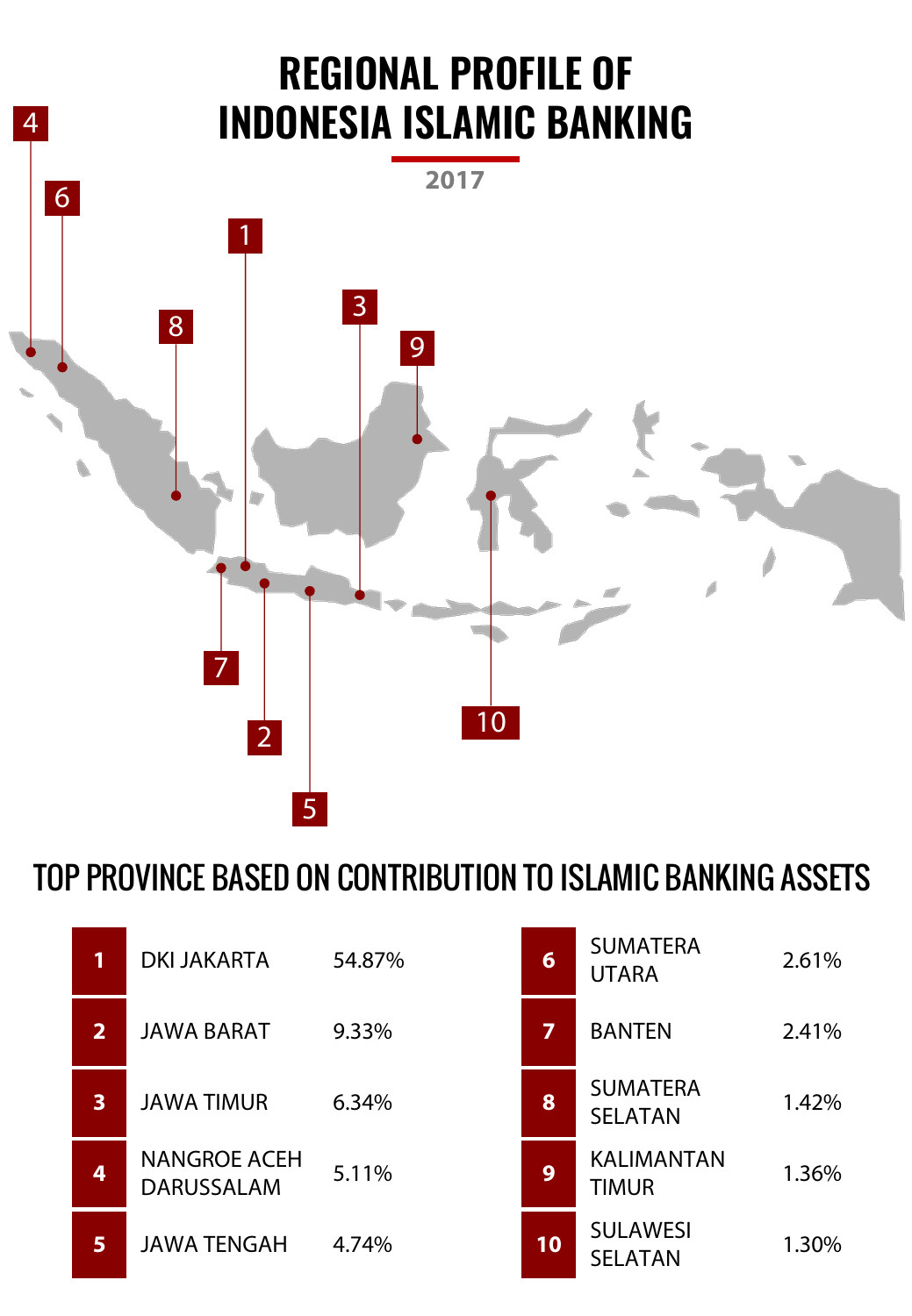### **ISLAMIC BANKING REGIONAL DATA**

**2017**

| <b>OJK</b><br><b>REGIONAL</b><br><b>OFFICE</b> | <b>PROVINCE</b>          | MARKET<br><b>SHARE OF</b><br><b>ISLAMIC</b><br><b>BANKING</b> | <b>OFFICE</b><br><b>NETWORK</b> | <b>ASSETS</b><br><b>GROWTH</b><br>(YOY) | <b>FINANCING</b><br><b>GROWTH</b><br>(YOY) | <b>DEPOSITS</b><br><b>GROWTH</b><br>(YOY) | NON-<br><b>PERFORMING</b><br><b>FINANCING</b> |
|------------------------------------------------|--------------------------|---------------------------------------------------------------|---------------------------------|-----------------------------------------|--------------------------------------------|-------------------------------------------|-----------------------------------------------|
|                                                | Banten                   | 4,73%                                                         | 113                             | 40,16%                                  | 17,86%                                     | 58,19%                                    | 2,39%                                         |
|                                                | DKI Jakarta              | 4,11%                                                         | 252                             | 19,63%                                  | 17,22%                                     | 17,59%                                    | 3,45%                                         |
| 2                                              | Jawa Barat               | 5,28%                                                         | 369                             | 9,61%                                   | 6,78%                                      | 14,96%                                    | 6,64%                                         |
| 3                                              | D.I.Yogyakarta           | 4,82%                                                         | 68                              | 17,37%                                  | 16,54%                                     | 18,16%                                    | 1,07%                                         |
|                                                | Jawa Tengah              | 4,38%                                                         | 213                             | 8,48%                                   | 13,61%                                     | 19,97%                                    | 2,56%                                         |
| 4                                              | Jawa Timur               | 3,75%                                                         | 301                             | 15,51%                                  | 12,84%                                     | 21,69%                                    | 4,70%                                         |
|                                                | Kepulauan Riau           | 5,40%                                                         | 27                              | 9,55%                                   | 6,52%                                      | $-8,87%$                                  | 1,68%                                         |
|                                                | Nanggroe Aceh Darussalam | 33,51%                                                        | 177                             | 15,87%                                  | 6,61%                                      | 26,86%                                    | 1,63%                                         |
| 5                                              | Riau                     | 4,98%                                                         | 53                              | $-16,31%$                               | 19,83%                                     | 23,27%                                    | 3,87%                                         |
|                                                | Sumatera Barat           | 5,92%                                                         | 72                              | 6,18%                                   | $-1,28%$                                   | 11,30%                                    | 3,02%                                         |
|                                                | Sumatera Utara           | 3,60%                                                         | 75                              | 13,62%                                  | 7,80%                                      | 15,35%                                    | 6,13%                                         |
|                                                | Gorontalo                | 2,62%                                                         | 5                               | 6,20%                                   | $-6,27%$                                   | 2,33%                                     | 7,38%                                         |
|                                                | Papua Barat              | 1,91%                                                         | 4                               | $-1,51%$                                | $-5,68%$                                   | $-3,69%$                                  | 4,80%                                         |
|                                                | Maluku                   | 1,89%                                                         | 5                               | $-24,67%$                               | 39,02%                                     | $-2,00%$                                  | 0,73%                                         |
|                                                | Maluku Utara             | 4,24%                                                         | 15                              | 21,82%                                  | 29,63%                                     | 15,50%                                    | 2,17%                                         |
| 6                                              | Papua                    | 1,06%                                                         | 8                               | $-3,00%$                                | $-5,58%$                                   | $-5,90%$                                  | 7,14%                                         |
|                                                | Sulawesi Barat           | 2,95%                                                         | 4                               | 36,20%                                  | 29,19%                                     | 14,76%                                    | 1,85%                                         |
|                                                | Sulawesi Selatan         | 3,47%                                                         | 68                              | 2,87%                                   | $-0.11%$                                   | 6,26%                                     | 3,90%                                         |
|                                                | Sulawesi Tengah          | 3,68%                                                         | 16                              | 18,45%                                  | 20,95%                                     | 13,07%                                    | 2,78%                                         |
|                                                | Sulawesi Tenggara        | 4,17%                                                         | 19                              | 16,07%                                  | 14,63%                                     | 16,65%                                    | 3,80%                                         |
|                                                | Sulawesi Utara           | 0,98%                                                         | 8                               | 13,23%                                  | 8,51%                                      | 10,51%                                    | 7,52%                                         |
|                                                | Bangka Belitung          | 6,15%                                                         | 22                              | 6,78%                                   | $-2,71%$                                   | 7,35%                                     | 2,85%                                         |
|                                                | Bengkulu                 | 6,02%                                                         | 25                              | 18,71%                                  | 14,30%                                     | 18,35%                                    | 3,34%                                         |
| 7                                              | Jambi                    | 6,05%                                                         | 25                              | 26,50%                                  | 11,83%                                     | 18,40%                                    | 5,01%                                         |
|                                                | Lampung                  | 4,69%                                                         | 62                              | 7,37%                                   | 17,96%                                     | 5,02%                                     | 4,53%                                         |
|                                                | Sumatera Selatan         | 5,33%                                                         | 52                              | 35,31%                                  | 27,47%                                     | 14,03%                                    | 4,21%                                         |
|                                                | Bali                     | 1,21%                                                         | 19                              | 5,18%                                   | $-3,74%$                                   | 29,39%                                    | 3,94%                                         |
| 8                                              | Nusa Tenggara Barat      | 6,30%                                                         | 35                              | 37,26%                                  | 37,94%                                     | 22,21%                                    | 2,66%                                         |
|                                                | Nusa Tenggara Timur      | 0,48%                                                         | 4                               | $-12,47%$                               | $-14,63%$                                  | $-5,13%$                                  | 2,35%                                         |
|                                                | Kalimantan Barat         | 6,30%                                                         | 23                              | 7,66%                                   | 8,96%                                      | 9,66%                                     | 2,07%                                         |
| 9                                              | Kalimantan Selatan       | 7,12%                                                         | 36                              | 29,61%                                  | 26,42%                                     | 37,69%                                    | 5,45%                                         |
|                                                | Kalimantan Tengah        | 3,29%                                                         | 12                              | 51,50%                                  | 53,50%                                     | 7,34%                                     | 2,81%                                         |
|                                                | Kalimantan Timur         | 5,77%                                                         | 51                              | 13,23%                                  | 4,34%                                      | 15,78%                                    | 5,21%                                         |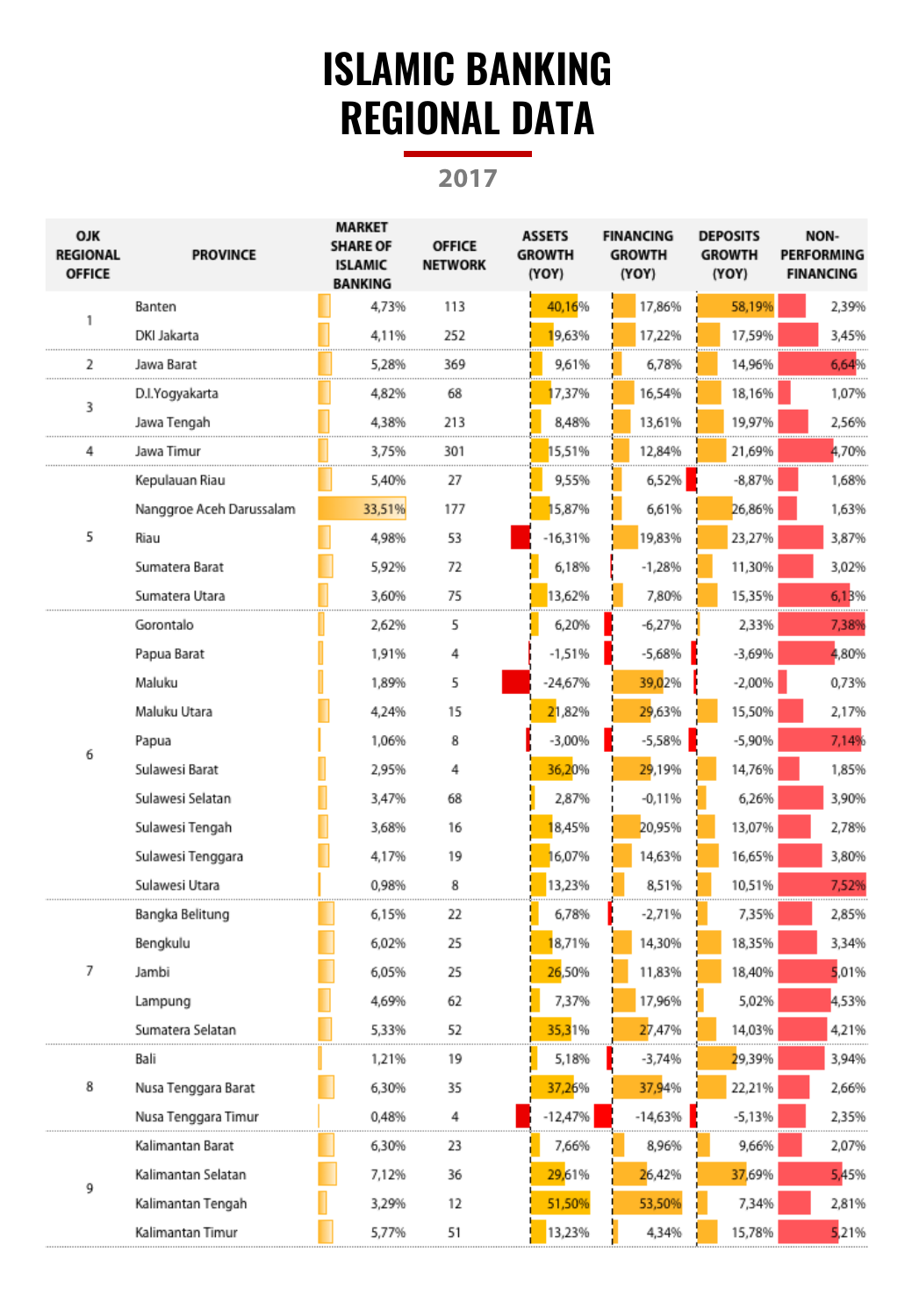

## **OJK STRATEGIC GOALS 2018**



**CREATE A RESILIENT, STABLE, AND COMPETITIVE FINANCIAL SERVICES SECTOR THAT PRODUCES SUSTAINABLE GROWTH**



**CREATE A FINANCIAL SERVICES SECTOR THAT CONTRIBUTES TO WELFARE EQUALITY** 



**PROVIDE RELIABLE CONSUMER PROTECTION, IN ORDER TO PROMOTE FINANCIAL INCLUSION**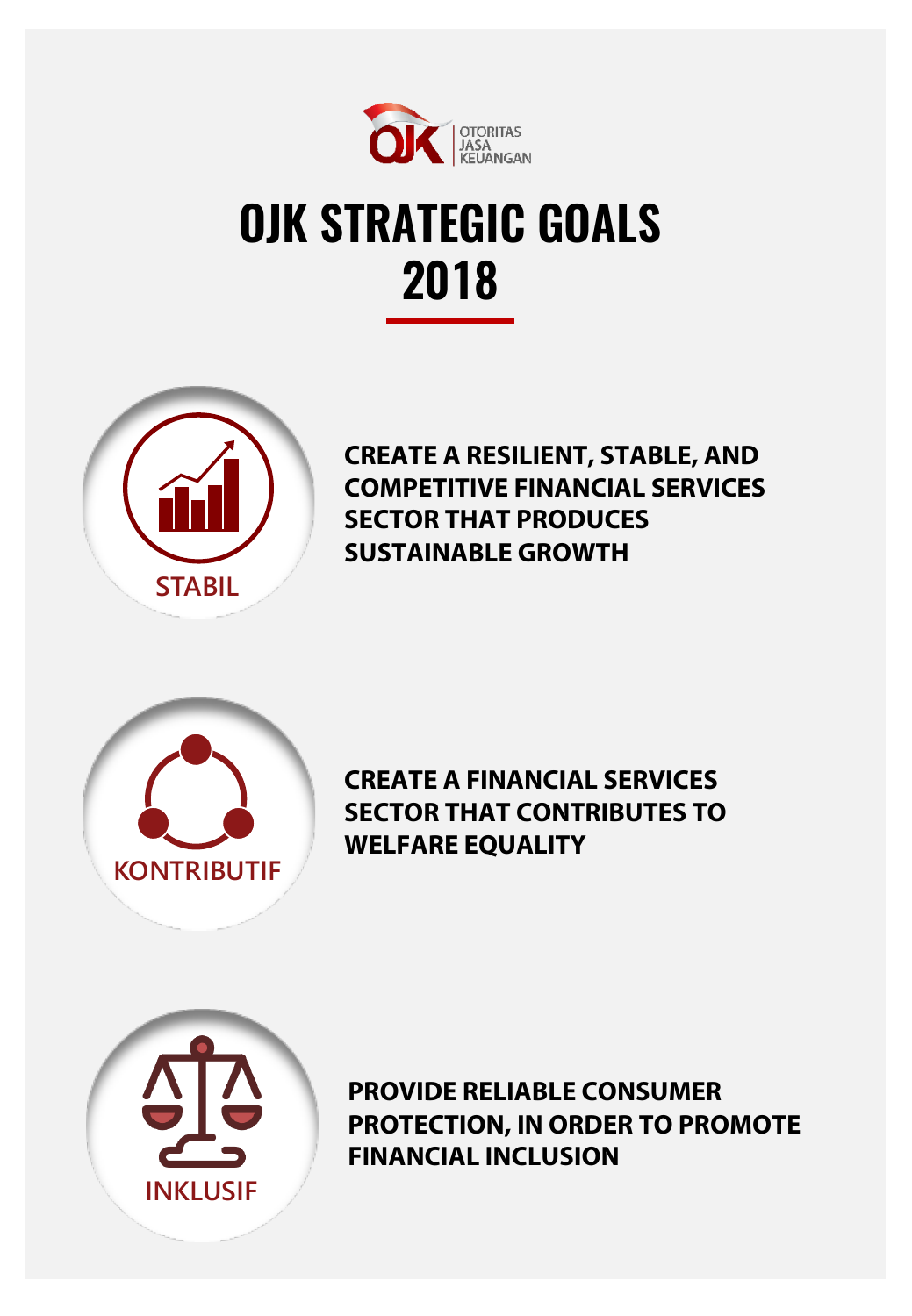

# **INDONESIA ISLAMIC BANKING POLICY DIRECTIONS 2018**



#### **STRENGTHENING ISLAMIC BANKING INDUSTRY TO ACHIEVE SUSTAINABLE GROWTH**

Developing and conducting IT-based supervision of Islamic banking sector.

Reinforcing regulation, licensing, and integrated supervision of financial conglomerates (banking sector, capital market, and non-bank financial industry).

Implementing international prudential standards that fit best for national interest.

Improve efficiency through a more intensive IT development.

*MAANAMAAAAAAAAAA* 



#### **INCREASE ISLAMIC BANKING CONTRIBUTION TO NATIONAL DEVELOPMENT, ESPECIALLY POVERTY ALLEVIATION AND WELFARE EQUALITY**

Increasing financing to productive sectors and Micro, Small, and Medium Enterprises (MSME).

Optimizing the supporting role of banking sector in accelerating national economic growth through priority economic sectors.



#### **INCREASE ISLAMIC BANKING LITERACY AND QUALITY OF EDUCATION**

Developing various education model of Islamic banking that are high impact, targeted, and measurable by utilizing various delivery channels.